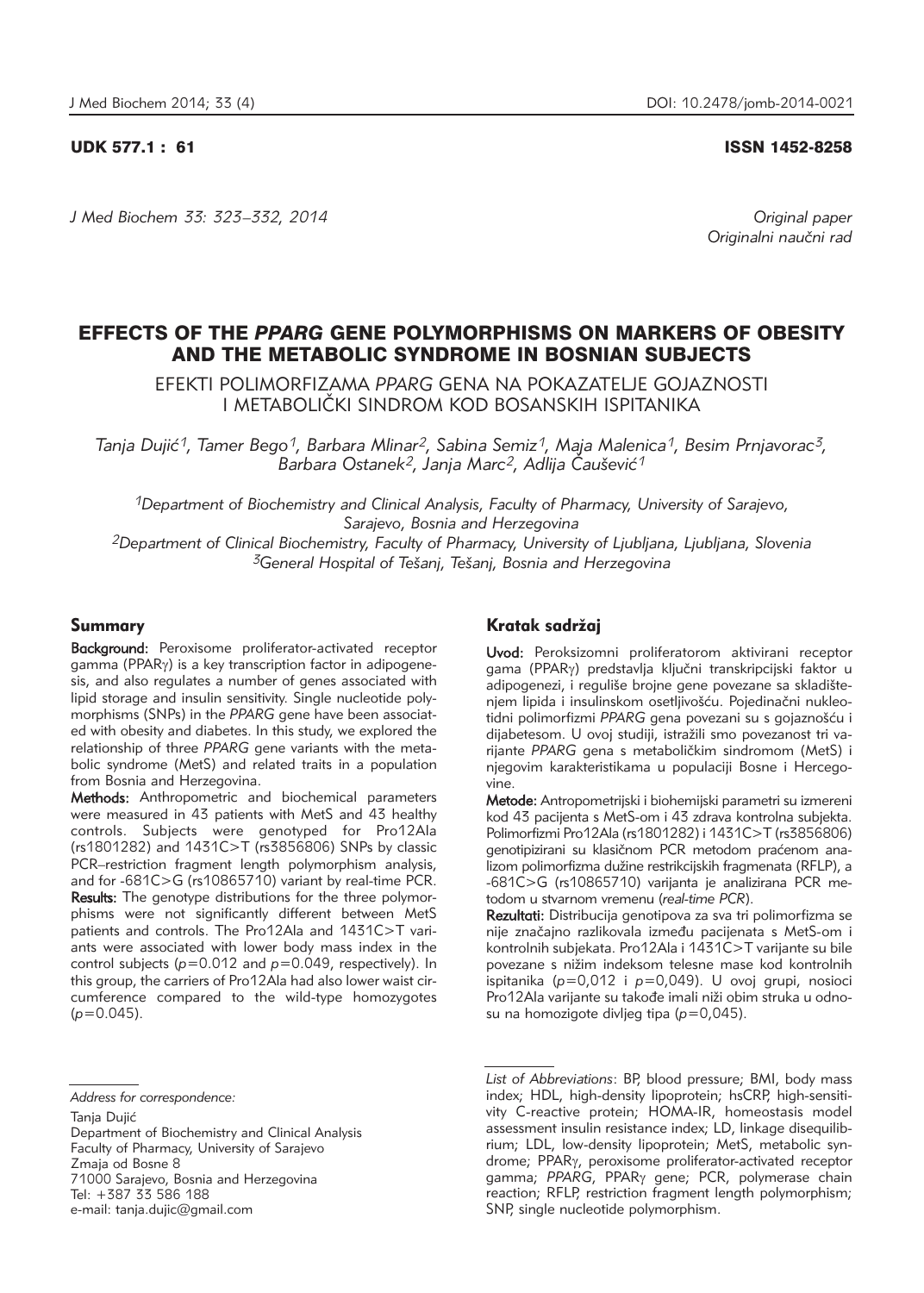Conclusions: Results of our preliminary study indicate a beneficial effect of a common Pro12Ala variant on the metabolic phenotype in healthy non-obese subjects.

Keywords: insulin resistance, metabolic syndrome, obesity, peroxisome proliferator-activated receptor gamma (PPARg), polymorphism, genetic

#### Introduction

The metabolic syndrome (MetS) consists of several metabolic and physiological abnormalities, including abdominal obesity, dyslipidemia, impaired glucose homeostasis and hypertension. Over the last ten years, various criteria for the diagnosis of MetS have been proposed by several different organizations, and recently unified guidelines were finally accepted (1). MetS is associated with 5-fold increased risk for type 2 diabetes and 2-fold increased risk for cardiovascular disease (2, 3). MetS prevalence, in most countries, ranges between 20 and 30% in adults (2). The most important etiological factors are low physical activity, excess calorie intake, aging and genetic factors (4). The heritability of the MetS has been estimated to be about 30% (5).

Peroxisome proliferator-activated receptor gamma (PPARg), a nuclear hormone receptor, is a ligand-activated transcription factor that controls adipocyte differentiation and regulates a number of genes associated with energy homeostasis. PPAR<sub>y</sub> upregulates the transcription of genes involved in free fatty acids trapping and triglyceride synthesis (6). Activation of the receptor enhances insulin sensitivity by modifying the profile of adipokines secreted from adipose tissue and by favoring lipid accretion in, less hormonally sensitive, subcutaneous depots (6). Rare loss-of-function mutations in the ligand-binding domain of human *PPARG* gene lead to partial lipodystrophy with severe insulin resistance, early-onset diabetes, dyslipidemia and hypertension (7). The *PPARG* gene is located on chromosome 3p25, and is composed of nine exons (A1, A2, B and exons 1–6) and four promoters. Four different transcripts are produced by alternate promoter use and splicing (*PPARG* 1–4). *PPARG*1, *PPARG*3, and *PPARG4* produce the same protein, while *PPARG*2 produces a protein with 30 additional amino acids at the N-terminus (8). The most prevalent human *PPARG* gene variant is the Pro12Ala (p.P12A, rs1801282) polymorphism in exon B, with allelic frequency ranging between 2% and 23%, in different ethnic groups (9). *In vitro*, the Pro12Ala variant exhibits reduced binding to DNA and modest impairment of transcriptional activation (10, 11). Although early findings were inconsistent, replication studies and meta-analyses confirmed modest but significant increase in type 2 diabetes risk associated with the Pro allele  $(12)$ . However, the relationship of Pro12Ala variant with obesity, MetS and related traits is less defined (13–23). Similarly, conflicting results were obtained regarding the association between metabolic phenotypes and another frequent variant, a

Zaključak: Rezultati naše preliminarne studije ukazuju da česta Pro12Ala varijanta ima povoljan efekat na metabolički fenotip zdravih negojaznih ispitanika.

Ključne reči: gojaznost, insulinska rezistencija, metabolički sindrom, peroksizomni proliferatorom aktivirani receptor gama (PPAR<sub>Y</sub>), polimorfizam, genetički

silent mutation in exon 6 of the *PPARG* gene, 1431C>T (c.1431C>T, rs3856806) (13, 14, 16–18, 23, 24). A recently discovered polymorphism in the *PPARG*3 promoter, located 5' of exon A2, -681C>G (c.-681C>G, rs10865710), was associated with lower promoter activity *in vitro* (25).

This is the first study conducted in subjects from Bosnia and Herzegovina in which we explored the relationship of three *PPARG* gene variants (Pro12Ala, 1431C>T, and -681C>G) with MetS and its features.

#### Materials and Methods

#### *Subjects*

A total of 86 subjects were enrolled in the study: 43 patients with the MetS, recruited from General Hospital Tešanj, Zenica-Doboj Canton, and 43 healthy controls. Each participant gave written informed consent. The study was performed in accordance with the Declaration of Helsinki and was approved by the Ethics Committee of Cantonal Hospital Zenica and by the Institute for Genetic Engineering and Biotechnology, University of Sarajevo. MetS was diagnosed according to the harmonized definition from 2009 that includes presence of at least three of the following five criteria: increased waist circumference (≥94 cm in men or ≥80 cm in women), triglycerides ≥1.7 mmol/L (or specific treatment for this lipid abnormality), high-density lipoprotein cholesterol (HDL-cholesterol) <1.0 mmol/L in men or <1.3 mmol/L in women (or specific treatment for this lipid abnormality), blood pressure ≥130/85 mmHg (or treatment for previously diagnosed hypertension) and fasting glucose ≥5.6 mmol/L (or previously diagnosed type 2 diabetes) (1). Patients with an acute infection and/or inflammation, endocrine disorders, and those on insulin therapy were excluded from the study. The patients received antihypertensive (74% of all patients), hypoglycemic (58%) and hypolipidemic therapy (47%). A control group was comprised of 43 healthy, non-obese subjects who had less than three MetS components, and were not taking any medication.

### *Anthropometric and biochemical measurements*

In all the subjects arterial blood pressure and anthropometric data (height, weight, and waist circumference) were measured. Waist circumference was measured at the midpoint between the lowest rib and the iliac crest (26). Blood samples were drawn after an overnight fast. Serum glucose, total choles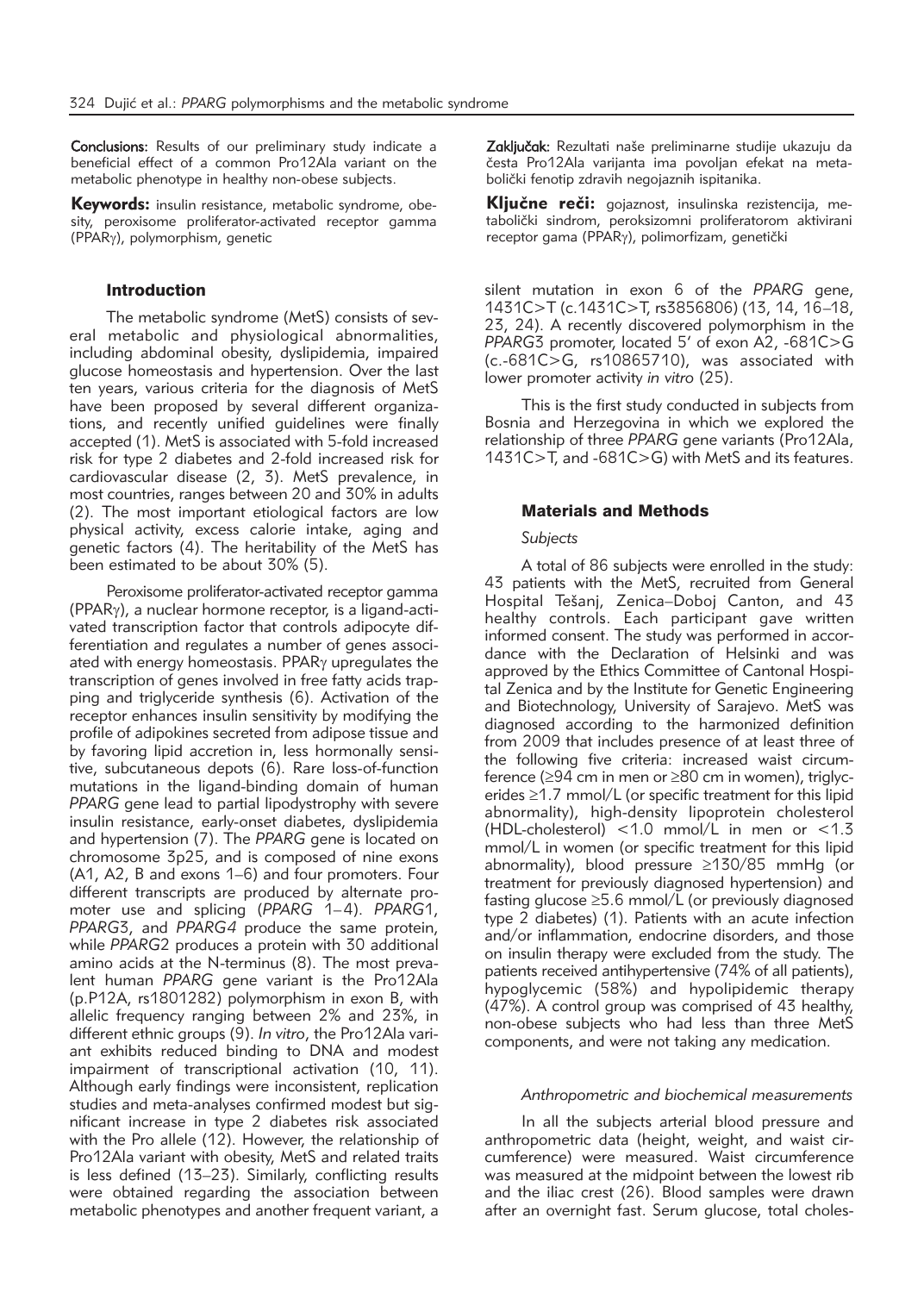terol, HDL-cholesterol, low-density lipoprotein cholesterol (LDL-cholesterol), triglycerides and C-reactive protein (CRP) were determined by standard procedures with an autoanalyzer VITROS 350 Chemistry System (Ortho-Clinical Diagnostic*,* Rochester, New York, USA). Serum insulin was measured by the immunoenzymometric assay on an AxSYM analyzer (Abbott Laboratories*,* Abbott Park, IL, USA). Glycohemoglobin (HbA<sub>1c</sub>) was determined in the whole blood with EDTA by a NGSP-certified affinity separation method, using the NycoCard reader (Axis-Shield, Oslo, Norway). To assess insulin resistance, the homeostasis model assessment insulin resistance index (HOMA-IR) was calculated according to the formula: fasting insulin (mU/L) x fasting glucose (mmol/L) /22.5 (27).

### *Genotyping*

Genomic DNA was extracted from the whole blood using Miller's protocol (28). Single nucleotide polymorphisms (SNPs), Pro12Ala and 1431C>T, were analyzed by classic PCR followed by restriction fragment length polymorphism (RFLP) analysis. Pro12Ala variant was genotyped using forward primer F: 5'CAAGCCCAGTCCTTTCTGTG-3', and a mismatch reverse primer R: 5'-AGCTATGACCAGTGA-AGGAATCGCTTTCCG-3', which introduced a restriction site in the wild-type allele (29). For 1431C>T, F: 5'-CAGGTTTGCTGAATGTGAAGC-3' and R: 5'- TGGCTCAGGACTCTCTGCTAGT-3' primers were used. The amplified PCR products containing Pro12Ala (247 bp) and 1431C>T (259 bp) SNPs were digested with *Hpa*II and *Nla*III restriction enzymes, respectively, at 37 °C overnight. Restriction

fragments were analyzed by 3% agarose gel electrophoresis.

SNP -681C>G was genotyped by hydrolysis probes real-time PCR using TaqMan® SNP Genotyping Assay (Applied Biosystems), ID C\_938  $4417$  10. Real-time PCR was performed on the ABI PRISM™ 7700 Sequence Detection System (Applied Biosystems).

Genotyping was repeated for fifty percent of all samples (including all mutant homozygous and all heterozygous samples for Pro12Ala and 1431C>T SNPs and randomly selected other samples) with 100% reproducibility.

### *Statistical analysis*

Statistical analyses were performed using IBM SPSS Statistics version 19 software. Statistical significance was set as p<0.05. The differences in genotype frequencies between cases and controls were assessed by chi-square  $(\chi^2)$  test and Fisher's exact test (in the case where frequencies were less or equal to 5). Genotype and diplotype associations with clinical and biochemical markers were tested by Mann-Whitney test and Kruskal-Wallis test, respectively. Linkage disequilibrium (LD) between polymorphisms was calculated by 2LD program (30). Haplotype analyses were performed using PHASE 2.1 software (31).

#### **Results**

The characteristics of MetS patients and control subjects are presented in *Table I*. Values of all the measured traits were significantly different between

|                                | MetS patients $(n=43)$ | Controls $(n=43)$   | $p^*$   |
|--------------------------------|------------------------|---------------------|---------|
| Age (years)                    | 49 (40-56)             | $45(41-51)$         | 0.206   |
| Males/Females                  | 19/24                  | 10/33               | 0.040   |
| BMI ( $\text{kg}/\text{m}^2$ ) | 33.0 (29.2-35.5)       | 24.7 (22.2-27.4)    | < 0.001 |
| Waist circumference (cm)       | 110 (96-120)           | 83 (78-90)          | < 0.001 |
| Systolic BP (mmHg)             | 143 (130-158)          | 120 (110-125)       | < 0.001 |
| Diastolic BP (mmHg)            | 90 (80-100)            | 78 (70-80)          | < 0.001 |
| Fasting insulin (mU/L)         | $10.6(8.0-13.9)$       | $7.3(6.4 - 10.1)$   | 0.010   |
| Fasting glucose (mmol/L)       | $8.4(5.5 - 11.7)$      | $5.0(4.7-5.2)$      | < 0.001 |
| <b>HOMA-IR</b>                 | $4.1(2.7-6.1)$         | $1.6(1.4-2.3)$      | < 0.001 |
| $HbA_{1c}$ (%)                 | $6.1(5.5 - 7.2)$       | $5.6(4.8-6.0)$      | < 0.001 |
| Total cholesterol (mmol/L)     | $5.6(5.1 - 6.3)$       | $5.8(5.2 - 6.5)$    | 0.385   |
| LDL-cholesterol (mmol/L)       | 3.20 (2.60-4.01)       | 3.37 (2.87-4.19)    | 0.133   |
| HDL-cholesterol (mmol/L)       | $1.07(0.88 - 1.30)$    | $1.67(1.38 - 1.87)$ | < 0.001 |
| Triglycerides (mmol/L)         | $2.26(1.77 - 3.27)$    | $1.17(0.76 - 1.45)$ | < 0.001 |
| $hsCRP$ (mg/L)                 | $5.0(3.0-6.0)$         | $1.3(0.8-4.0)$      | < 0.001 |

Table I Anthropometric, clinical, and biochemical characteristics of patients with the metabolic syndrome and control subjects.

Values represent medians (lower-upper quartile). BMI – body mass index; BP – blood pressure; HOMA-IR – homeostasis model assessment insulin resistance index; LDL – low-density lipoprotein; HDL – high-density lipoprotein; hsCRP – high-sensitivity C-reactive protein. \*Significance of difference in Mann-Whitney test.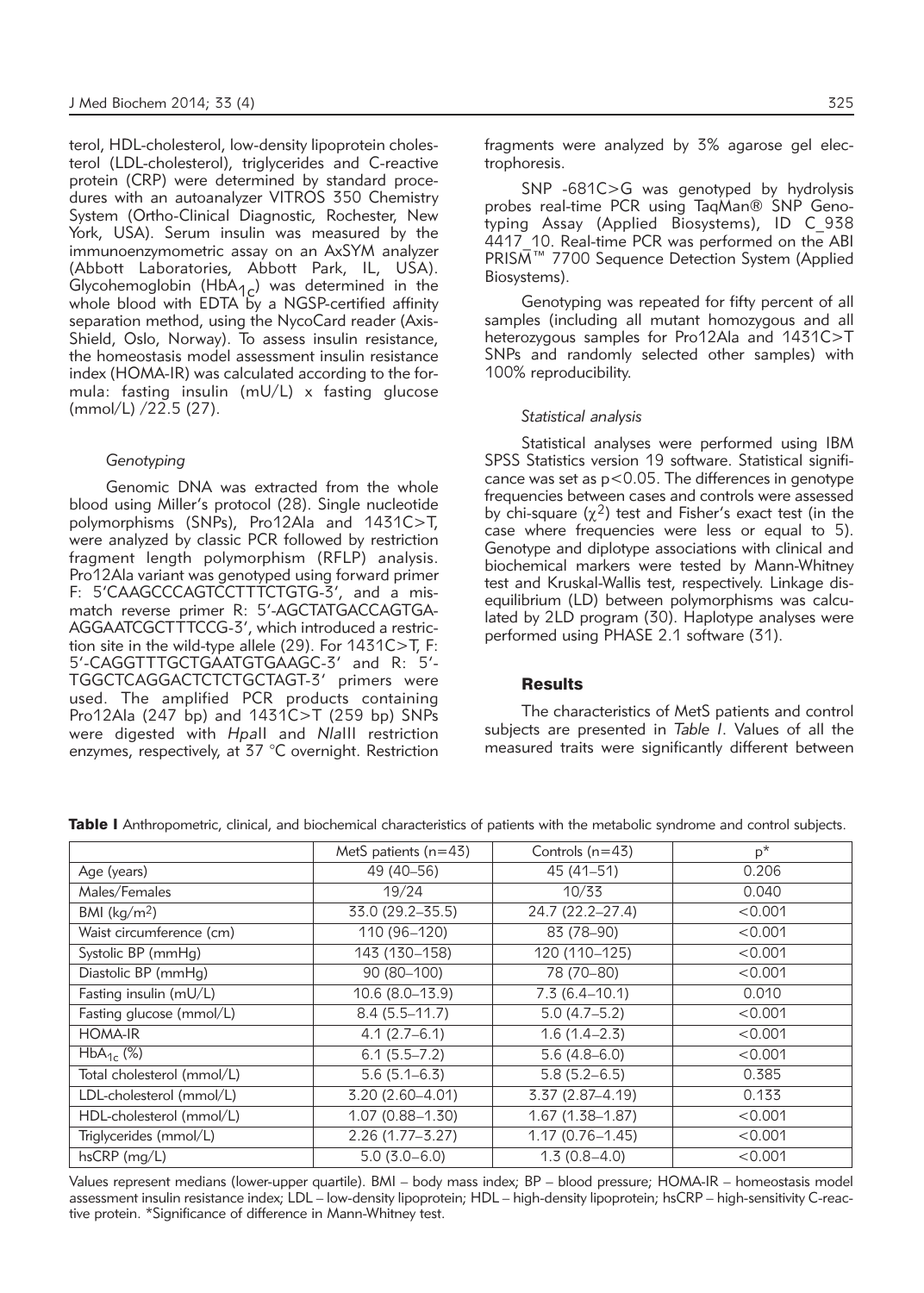|              |          | MetS patients |           | Controls     |           |       |
|--------------|----------|---------------|-----------|--------------|-----------|-------|
| Polymorphism | Genotype | No. of        | Mutated   | No. of       | Mutated   | $p^*$ |
|              |          | subjects (%)  | allele    | subjects (%) | allele    |       |
|              |          |               | frequency |              | frequency |       |
| Pro12Ala     | Pro/Pro  | 31 (73.8%)    |           | 31 (72.1%)   |           |       |
|              | Pro/Ala  | 7 (16.7%)     | 0.18      | $9(20.9\%)$  | 0.17      | 0.876 |
|              | Ala/Ala  | 4(9.5%)       |           | 3(7.0%)      |           |       |
|              | Total    | 42            |           | 43           |           |       |
| 1431C > T    | C/C      | 32 (78.0%)    | 0.16      | 32 (74.4%)   | 0.14      | 0.189 |
|              | C/T      | 5(12.2%)      |           | 10 (23.3%)   |           |       |
|              | T/T      | 4(9.8%)       |           | 1(2.3%)      |           |       |
|              | Total    | 41            |           | 43           |           |       |
| $-681C > G$  | C/C      | 25 (61.0%)    |           | 24 (57.1%)   |           |       |
|              | C/G      | 10 (24.4%)    | 0.27      | 15 (35.7%)   | 0.25      | 0.377 |
|              | G/G      | 6(14.6%)      |           | 3(7.1%)      |           |       |
|              | Total    | 41            |           | 42           |           |       |

Table II Genotype and variant allele frequencies for Pro12Ala, 1431C>T, and -681C>G polymorphisms.

\*Significance of  $\chi^2$  / Fisher's exact test for comparison of genotype frequencies between MetS patients and controls.

| Pro12Ala                           |                                   |                             | 1431C>T |                                   |                                   | $-681C > G$  |                                   |                                   |       |
|------------------------------------|-----------------------------------|-----------------------------|---------|-----------------------------------|-----------------------------------|--------------|-----------------------------------|-----------------------------------|-------|
|                                    | Pro/Pro $(n=31)$                  | Pro/Ala+Ala/Ala<br>$(n=11)$ | $p^*$   | $C/C$ (n=32)                      | $C/T+T/T$<br>$(n=9)$              | $\mathsf{p}$ | $C/C$ (n=25)                      | $C/G+G/G$<br>$(n=16)$             | p     |
| Age (years)                        | 48<br>$(39 - 54)$                 | 53<br>$(43 - 57)$           | 0.169   | 48 (39-54)                        | 54<br>$(52 - 57)$                 | 0.035        | 49<br>$(39 - 54)$                 | 52<br>$(43 - 57)$                 | 0.556 |
| BMI (kg/m <sup>2</sup> )           | 31.0<br>$(29.2 - 35.4)$           | 35.0<br>$(27.0 - 38.0)$     | 0.647   | 33.0<br>$(29.6 - 35.5)$           | 29.4<br>$(26.5 - 39.8)$           | 0.581        | 30.8<br>$(28.6 - 34.7)$           | 34.7<br>$(27.6 - 37.6)$           | 0.370 |
| Waist<br>circumference (cm)        | 110<br>$(96 - 119)$               | 115<br>$(96 - 125)$         | 0.629   | 110<br>$(97 - 120)$               | 111<br>$(96 - 125)$               | 0.985        | 110<br>$(96 - 116)$               | 115<br>$(97 - 125)$               | 0.506 |
| Systolic BP<br>(mm Hq)             | 143<br>$(130 - 153)$              | 140<br>$(135 - 160)$        | 0.849   | 143<br>$(130 - 153)$              | 145<br>$(140 - 160)$              | 0.607        | 140<br>$(130 - 150)$              | 140<br>$(130 - 160)$              | 0.858 |
| Diastolic BP<br>(mm Hq)            | 90<br>$(80 - 101)$                | 90<br>$(80 - 98)$           | 0.702   | 90<br>$(80 - 100)$                | 90<br>$(83 - 99)$                 | 0.918        | 90<br>$(80 - 103)$                | 90<br>$(80 - 98)$                 | 0.615 |
| Fasting insulin<br>(mU/L)          | 10.6<br>$(8.4 - 14.1)$            | 10.9<br>$(8.1 - 13.8)$      | 1.000   | 10.6<br>$(8.1 - 13.9)$            | 10.9<br>$(7.4 - 14.0)$            | 0.956        | 10.6<br>$(8.8 - 14.2)$            | 10.5<br>$(8.0 - 13.9)$            | 0.908 |
| Fasting glucose<br>(mmol/L)        | 7.6<br>$(5.3 - 11.8)$             | 10.0<br>$(5.8 - 11.7)$      | 0.453   | 7.6<br>$(5.2 - 11.5)$             | 9.4<br>$(6.1 - 11.8)$             | 0.361        | 7.6<br>$(5.2 - 12.0)$             | 8.9<br>$(5.4 - 11.5)$             | 0.761 |
| <b>HOMA-IR</b>                     | 4.6<br>$(2.5 - 6.9)$              | 3.6<br>$(3.4 - 5.3)$        | 0.959   | 4.6<br>$(2.5 - 7.3)$              | 3.6<br>$(3.3 - 4.9)$              | 0.784        | 4.8<br>$(2.5 - 6.5)$              | 3.9<br>$(3.2 - 5.1)$              | 0.842 |
| $HbA1c$ $(\%)$                     | 5.9<br>$(5.3 - 6.7)$              | 7.0<br>$(6.1 - 8.0)$        | 0.016   | 5.9<br>$(5.3 - 6.9)$              | 6.6<br>$(6.0 - 7.5)$              | 0.102        | 5.9<br>$(5.2 - 6.6)$              | 6.6<br>$(5.8 - 7.7)$              | 0.077 |
| Total cholesterol<br>(mmol/L)      | $\overline{5.7}$<br>$(5.1 - 6.4)$ | 5.6<br>$(5.3 - 6.0)$        | 0.808   | $\overline{5.6}$<br>$(5.0 - 6.3)$ | $\overline{5.7}$<br>$(5.4 - 6.3)$ | 0.570        | $\overline{5.7}$<br>$(5.1 - 6.3)$ | $\overline{5.7}$<br>$(5.3 - 6.3)$ | 0.633 |
| LDL-cholesterol<br>(mmol/L)        | 3.16<br>$(2.75 - 4.07)$           | 3.20<br>$(2.48 - 4.03)$     | 0.804   | 3.07<br>$(2.19 - 3.93)$           | 3.72<br>$(3.11 - 4.06)$           | 0.157        | 3.21<br>$(2.75 - 4.07)$           | 3.11<br>$(2.58 - 4.05)$           | 0.987 |
| <b>HDL-cholesterol</b><br>(mmol/L) | 1.04<br>$(0.86 - 1.29)$           | 1.15<br>$(0.92 - 1.49)$     | 0.398   | 1.04<br>$(0.85 - 1.26)$           | 1.20<br>$(0.94 - 1.45)$           | 0.223        | 1.12<br>$(0.89 - 1.36)$           | 1.00<br>$(0.85 - 1.34)$           | 0.656 |
| <b>Triglycerides</b><br>(mmol/L)   | 2.33<br>$(1.85 - 3.93)$           | 2.19<br>$(1.69 - 2.43)$     | 0.317   | 2.33<br>$(1.82 - 3.82)$           | 2.19<br>$(1.68 - 2.84)$           | 0.373        | 2.32<br>$(1.75 - 3.27)$           | 2.19<br>$(1.72 - 3.25)$           | 0.762 |
| $hsCRP$ ( $mq/L$ )                 | 4.0<br>$(3.0 - 5.8)$              | 6.0<br>$(4.5 - 8.3)$        | 0.053   | 4.0<br>$(3.0 - 6.0)$              | 6.0<br>$(2.5 - 8.6)$              | 0.324        | 4.0<br>$(3.0 - 5.8)$              | 6.0<br>$(3.0 - 7.0)$              | 0.218 |

Table III Anthropometric, clinical and biochemical characteristics according to the genotypes of Pro12Ala, 1431C>T, and -681C>G polymorphisms in the group of patients with metabolic syndrome.

Values represent medians (lower–upper quartile). BMI – body mass index; BP – blood pressure; HOMA–IR – homeostasis model assessment insulin resistance index; LDL – low-density lipoprotein; HDL – high-density lipoprotein; hsCRP – high-sensitivity C-reactive protein. \*Significance of difference in Mann–Whitney test.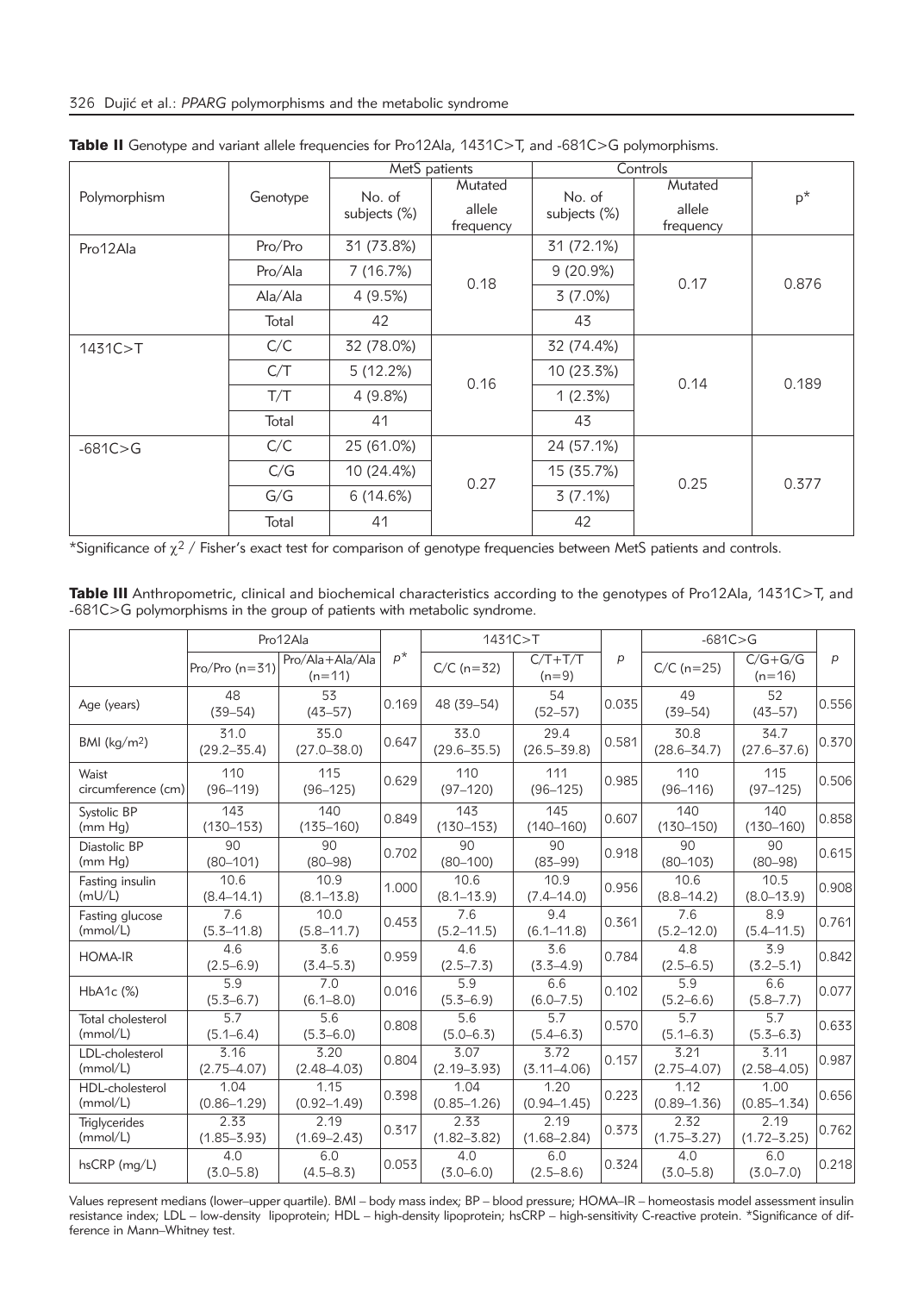|                                  | Pro12Ala                |                             |       | 1431C>T                 |                         |                  | $-681C > G$             |                                  |       |
|----------------------------------|-------------------------|-----------------------------|-------|-------------------------|-------------------------|------------------|-------------------------|----------------------------------|-------|
|                                  | Pro/Pro $(n=31)$        | Pro/Ala+Ala/Ala<br>$(n=12)$ | $p^*$ | $C/C$ (n=32)            | $C/T+T/T$<br>$(n=11)$   | $\boldsymbol{p}$ | $C/C$ (n=24)            | $\overline{C/G+G}/G$<br>$(n=18)$ | p     |
| Age (years)                      | 46 (42-52)              | 45 (40-49)                  | 0.605 | 45 (41-52)              | 45 (40-50)              | 0.974            | 45 (42-52)              | $47(41 - 51)$                    | 0.646 |
| BMI ( $kg/m2$ )                  | 25.2<br>$(22.7 - 28.7)$ | 22.2 (20.8-24.5) 0.012      |       | 24.8<br>$(22.5 - 28.7)$ | 23.1<br>$(20.7 - 25.4)$ | 0.049            | 25.0<br>$(22.6 - 28.8)$ | 23.8<br>$(21.5 - 25.9)$          | 0.178 |
| Waist circumference<br>(cm)      | 86 (79-93)              | 80 (74-86)                  | 0.045 | 86 (78-91)              | 80 (75-88)              | 0.082            | 86 (78-90)              | 82 (79-93)                       | 0.345 |
| Systolic BP (mmHg)               | 120 (110-125)           | 121 (114-135)               | 0.256 | 120 (118-125)           | 118<br>$(109 - 131)$    | 0.375            | 120 (120-125)           | 120<br>$(110 - 125)$             | 0.216 |
| Diastolic BP<br>(mm Hq)          | 80 (70-80)              | 77 (75-85)                  | 0.366 | 80 (70-80)              | 77 (70-85)              | 0.868            | 80 (70-80)              | 78 (70-80)                       | 0.815 |
| Fasting insulin<br>(mU/L)        | $7.3(6.5-9.9)$          | $7.9(6.2 - 10.6)$           | 0.499 | $7.3(6.6-12.4)$         | $6.9(6.1 - 9.4)0.296$   |                  | $7.1(6.3 - 8.2)$        | $ 8.1 (6.3 - 11.4) 0.564 $       |       |
| Fasting glucose<br>(mmol/L)      | $5.0(4.8-5.2)$          | $5.0(4.7-5.4)$              | 0.416 | $5.0(4.8-5.3)$          | $4.9(4.5-5.1)$ 0.433    |                  | $5.0(4.8-5.2)$          | $5.0(4.7-5.4)$ 0.596             |       |
| HOMA-IR                          | $1.6(1.5-2.2)$          | $1.8(1.4 - 2.7)$            | 0.647 | $1.7(1.4-2.7)$          | $1.4(1.5-2.1)$ 0.190    |                  | $1.6(1.4-1.8)$          | $1.7(1.5-2.8)$ 0.811             |       |
| $HbA_{1c}$ (%)                   | $5.6(4.7-6.0)$          | $5.6(5.0 - 6.0)$            | 0.820 | $5.6(4.7-6.0)$          | $5.6(5.1 - 6.1)$ 0.684  |                  | $5.6(4.7-6.0)$          | $5.6$ (5.1-6.0) 0.538            |       |
| Total cholesterol<br>(mmol/L)    | $6.1(5.2 - 6.7)$        | $5.4(5.1 - 5.8)$            | 0.060 | $5.9(5.1 - 6.7)$        | $5.8(5.2 - 6.3)$ 0.766  |                  | $6.0(5.1 - 6.7)$        | 5.8 (5.2-6.3) 0.457              |       |
| LDL-cholesterol<br>(mmol/L)      | 3.56<br>$(3.03 - 4.74)$ | 3.16 (2.74 - 3.50) 0.070    |       | 3.41<br>$(2.86 - 4.43)$ | 3.34<br>$(2.87 - 4.18)$ | 0.719            | 3.48<br>$(3.03 - 4.68)$ | 3.30<br>$(2.86 - 4.18)$          | 0.432 |
| HDL-cholesterol<br>(mmol/L)      | 1.61<br>$(1.37 - 1.87)$ | $1.77(1.41 - 1.89)$ 0.400   |       | 1.68<br>$(1.37 - 1.90)$ | 1.62<br>$(1.39 - 1.81)$ | 0.975            | 1.70<br>$(1.39 - 1.94)$ | 1.58<br>$(1.35 - 1.83)$          | 0.424 |
| <b>Triglycerides</b><br>(mmol/L) | 1.17<br>$(0.89 - 1.63)$ | $0.93(0.62 - 1.37)[0.201]$  |       | 1.17<br>$(0.78 - 1.43)$ | 1.08<br>$(0.68 - 1.46)$ | 0.791            | 1.15<br>$(0.78 - 1.45)$ | 1.13<br>$(0.68 - 1.45)$          | 0.578 |
| hsCRP (mg/L)                     | $1.3(0.8-4.3)$          | $1.3(0.7-3.4)$              | 0.570 | $1.4(0.8 - 5.0)$        | $1.2(0.6-1.7)$          | 0.342            | $1.1(0.7-6.0)$          | $1.4(1.0-2.2)$                   | 0.790 |

Table IV Anthropometric, clinical and biochemical characteristics according to the genotypes of Pro12Ala, 1431C>T, and -681C>G polymorphisms in the control group.

Values represent medians (lower-upper quartile). BMI – body mass index; BP – blood pressure; HOMA-IR – homeostasis model assessment insulin resistance index; LDL – low-density lipoprotein; HDL – high-density lipoprotein; hsCRP – high-sensitivity C-reactive protein. \*Significance of difference in Mann–Whitney test.

cases and controls, except for total and LDL-cholesterol concentrations.

Genotype and mutant allele frequencies for Pro12Ala, 1431C>T, and -681C>G polymorphisms are shown in *Table II*. Genotype frequencies for all three SNPs were in line with the Hardy-Weinberg equilibrium in the control group (*p*>0.05). There were no significant differences in the distribution of genotypes for the three *PPARG* gene variants between MetS patients and controls (*Table II*).

We also explored the relationship between genotypes and anthropometric, clinical, and biochemical features. In MetS patients group, the carriers of Pro12Ala polymorphism had higher  $HbA_{1c}$  levels compared to the wild-type homozygotes (*p*=0.016) (*Table III*). Significant associations with the measures of obesity (BMI and waist circumference) were not detected in the patients (*Table III*).

In the control subjects, the Pro12Ala variant was significantly associated with lower BMI (*p*=0.012) and lower waist circumference (*p*=0.045) (*Table IV*). It also showed a trend of association with lower total and LDL-cholesterol levels (*p*=0.060 and *p*=0.070, respectively). Likewise, the carriers of 1431C>T polymorphism had lower BMI compared to the wild-type homozygotes (*p*=0.049). Significant associations with the other parameters were not found (*Table IV*).

Two *PPARG* gene polymorphisms, 1431C>T and -681C>G, were in strong linkage disequilibrium  $(D' = 0.94)$ . The Pro12Ala variant was in LD at 75% with these two SNPs. We also performed haplotype analysis. *Table V* shows haplotype frequencies and diplotypes, with the following order of the three polymorphisms: -681C>G, Pro12Ala, and 1431C>T. There was no significant difference in the distribution of haplotypes between MetS patients and controls (*p*=0.64). Further, we explored the association between diplotypes and MetS-related quantitative traits. Since other diplotypes were rare, we tested the differences only between the complete wild-type diplotype, CProC/CProC, and two groups of combined diplotypes: a group of diplotypes with mutated -681C>G locus (CProC/GProC and GProC/GProC) and a group of diplotypes containing the haplotype with all three loci mutated, X/GAlaT (CProC/GAlaT,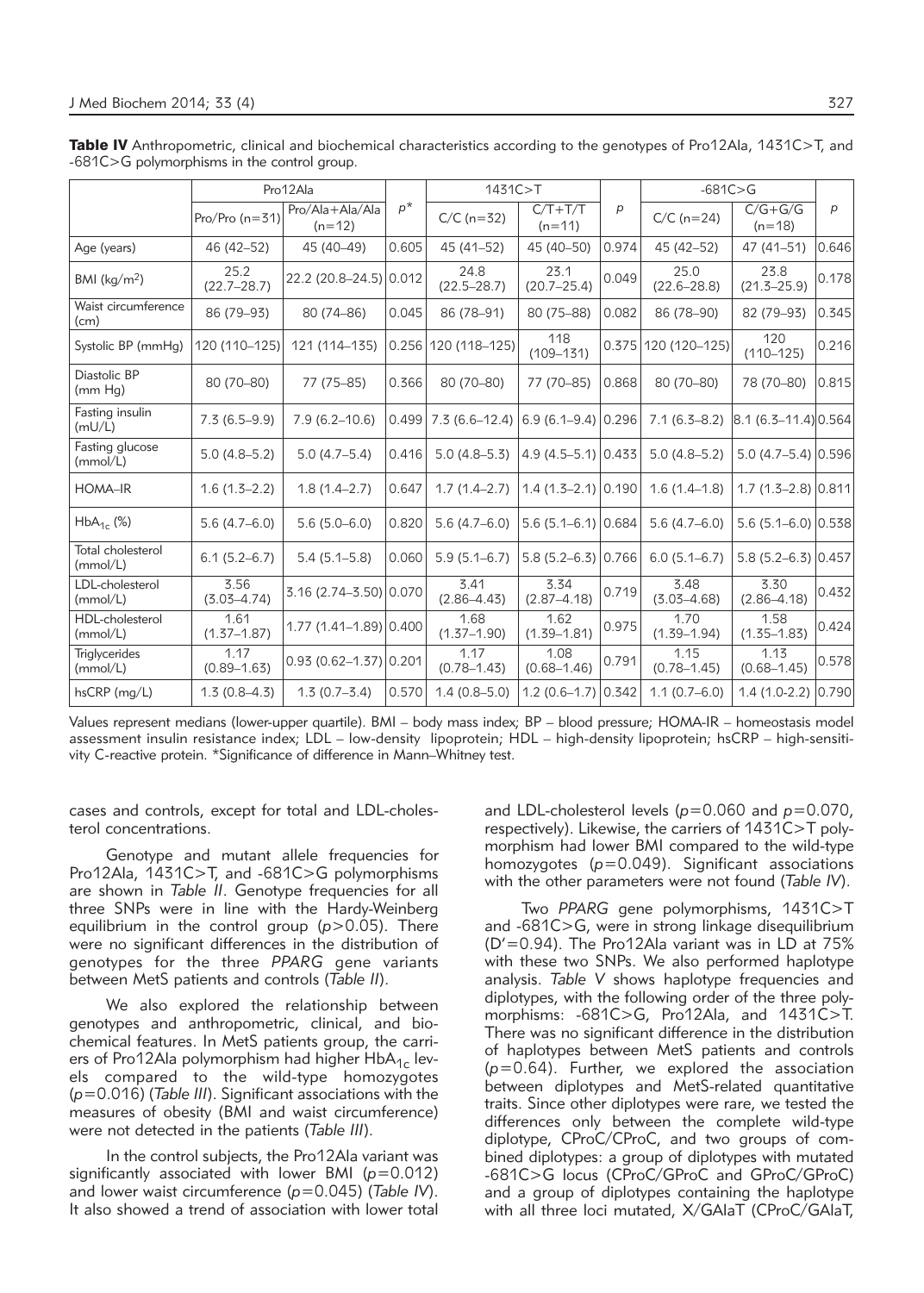| Haplotype*   |               | Frequency | Diplotype   | No. of subjects |                |  |
|--------------|---------------|-----------|-------------|-----------------|----------------|--|
|              | MetS patients | Controls  |             | MetS patients   | Controls       |  |
| <b>CProC</b> | 0.705         | 0.690     | CProC/CProC | 25              | 22             |  |
| CProT        | 0.013         | 0.004     | CProC/CProT | 1               | $\overline{0}$ |  |
| CAIaC        | 0.017         | 0.056     | CProC/CAIaC | 0               | $\overline{2}$ |  |
| GProC        | 0.091         | 0.098     | CProC/GProC | $\overline{4}$  | 6              |  |
| GProT        | 0.012         | 0.033     | CProC/GProT | $\mathsf{O}$    | 3              |  |
| GAIaC        | 0.032         | 0.016     | CProC/GAIaC | $\overline{2}$  | 1              |  |
| GAIaT        | 0.129         | 0.102     | CProC/GAIaT | 3               | 4              |  |
|              |               |           | CAlaC/CAlaC | $\circ$         | 1              |  |
|              |               |           | CAlaC/GAlaT | 1               | 1              |  |
|              |               |           | GProC/GProC | 1               | 0              |  |
|              |               |           | GProC/GAIaC | 1               | $\Omega$       |  |
|              |               |           | GProC/GAIaT | 0               | $\overline{2}$ |  |
|              |               |           | GProT/GAIaT | 1               | $\Omega$       |  |
|              |               |           | GAIaT/GAIaT | 3               | 1              |  |

Table V Haplotype frequencies and diplotypes of Pro12Ala, 1431C>T, and -681C>G variants in the group of patients with metabolic syndrome and control group.

\* Order of the SNPs in haplotypes/diplotypes: -681C>G, Pro12Ala, and 1431C>T.

CAlaC/GAlaT, GProC/GAlaT, GProT/GAlaT and GAlaT/GAlaT). No significant associations in MetS group were found. In controls, individuals with X/GAlaT diplotype, compared to the CProC/CProC carriers, had significantly lower BMI (data presented as median (interquartile range): 21.5 (20.7–24.5) kg/m2 *vs*. 25.3 (22.7–29.0) kg/m2; *p*=0.023). How ever, the BMI difference was not significant after applying Bonferroni's correction for multiple comparisons (corrected level of significance  $\alpha$ =0.017).

### **Discussion**

The *PPARG* gene is implicated in adipocyte differentiation, obesity, dyslipidemia and insulin resistance, thus representing a good candidate gene for the MetS. This was the first study to examine the effect of *PPARG* gene variations on the MetS and its components in a population from Bosnia and Herzegovina. We found no relationship between the Pro12Ala, 1431C>T, and -681C>G polymorphisms and the MetS. Thus far, few studies have found an association of *PPARG* variants with an increased risk for MetS (21, 32), while others, in line with our results, revealed no significant associations (15–17, 33). Nevertheless, a large cohort study among nondiabetic Danish subjects found a decreased risk of insulin resistance syndrome associated with the Ala/Ala genotype (34). Our preliminary study, however, had limited power to detect possibly small effects

of the investigated SNPs on the MetS, due to the insufficient sample size. In general, inconsistent findings between genetic association studies might be attributed to inadequate statistical power. According to a recent meta-analysis, the combined overall odds ratio for an association between the Pro allele of Pro12Ala variant and type 2 diabetes was 1.16 (12). A sample size of nearly 4000 patients, and the same number of controls, would be needed to detect this small effect size with 80% power. In addition, the MetS represents a very complex and heterogeneous disease, which could further compromise the results of genetic association studies (35).

In the analysis of MetS-related quantitative traits according to different genotypes, the only significant association in the MetS patient group was found between the Pro12Ala variant and higher  $HbA_{1c}$  levels. However, the majority of patients in our study received oral hypoglycemic therapy, and this result has to be taken very cautiously. In the control group, Pro12Ala and 1431C>T SNPs demonstrated significant associations with lower BMI. In controls, carriers of Pro12Ala had also lower waist circumference compared to the wild-type homozygotes. A similar beneficial effect of the Pro12Ala variant on BMI was shown in a previous study of our group, done on Slovene patients with the polycystic ovary syndrome  $(23)$ . Associations of the 681C $>$ G variant with MetSrelated traits were not found in either group of subjects.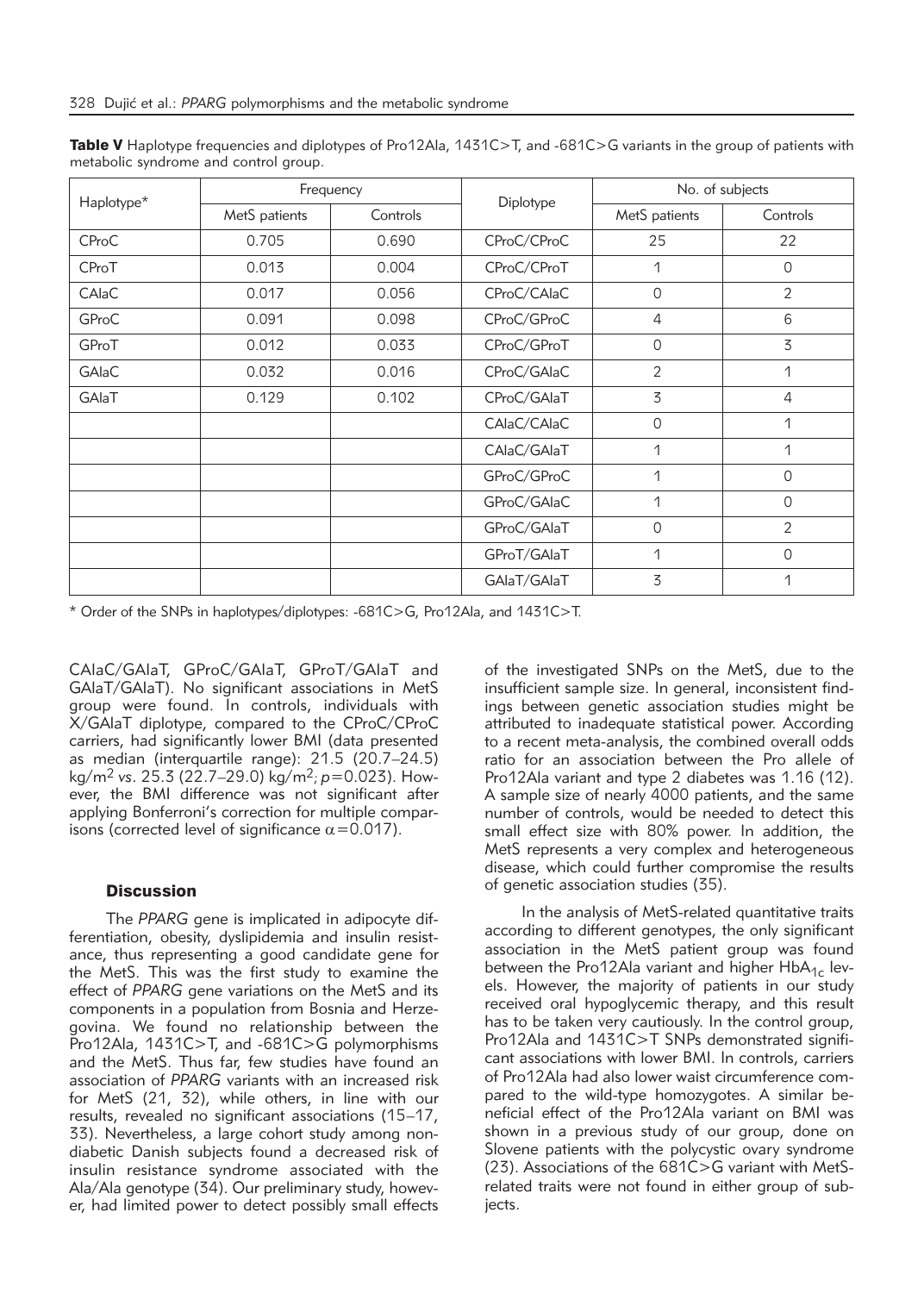Only a few studies have examined the effect of –681C>G polymorphism on the metabolic phenotype. Results from these studies have demonstrated an association of –681C>G with higher LDL-cholesterol concentrations and body weight in a French population (25, 36). The lack of association in our study might be attributed to the small sample size. On the other hand, a number of studies have explored the relationship of Pro12Ala and 1431C>T with obesity and MetS parameters, with conflicting results. Deeb et al*.* initially reported an association of Pro12Ala with lower BMI and improved insulin sensitivity in normal weight and slightly overweight Finns (10). In the later study, Pro12Ala and 1431C>T SNPs were associated with increased BMI in obese Finn women (37). In a cohort of Danish men, the Ala/Ala genotype was associated with a higher BMI in obese, but lower BMI in lean subjects (38). A large meta-analysis detected a significant association of the Pro12Ala variant with higher BMI only in subjects with a BMI above  $27 \text{ kg/m}^2$  (39). Another meta-analysis of data from non-diabetic subjects found an association of the Ala allele with greater BMI and greater insulin sensitivity only in selected subgroups, such as Caucasians and obese subjects (40). Our results were partially in accordance with the mentioned studies, since we found an association of the two *PPARG* variants with lower BMI only in the group of healthy control non-obese subjects (median BMI 24.7 kg/m2). Disparate effects of the Pro12Ala variant on BMI in obese and lean subjects may be explained by the gene–nutrient interaction. Luan et al. showed that a low dietary polyunsaturated/saturated fatty acids ratio is associated with a greater BMI in Ala12 carriers, but when this ratio is high, the opposite is found (41). These observations are in line with the results from a large prospective study in a French population (42) and a study in Italian diabetic patients (43). Two other studies reported opposite findings: total dietary fat intake was associated with higher BMI in Pro/Pro individuals, but not among Ala12 carriers in a French Canadian population  $(44)$  and healthy American women (45). Similar effects of diet on waist circumference (44) and plasma lipid concentrations (45) were observed. The discrepancy between the mentioned studies may be due to the difficulty of accurately assessing intake of specific types of dietary fat (45). However, such evidence of the gene–environment interaction could, at least partially, explain the controversial effects of Pro12Ala and 1431C>T SNPs on BMI.

The Pro12Ala polymorphism modulates transcriptional activity (10, 11) and leads to the less efficient stimulation of *PPARG* target genes. Protective effect of the Ala allele in type 2 diabetes is associated with improved insulin sensitivity (10, 12, 40, 46). It has been shown that moderate reduction of PPAR<sub>y</sub> activity in heterozygous PPARy-deficient mice decreases triglyceride content of white adipose tissue, skeletal muscle, and liver due to increased leptin expression and increase in fatty acid combustion and decrease in lipogenesis, thereby ameliorating high fat

diet-induced obesity (47). Decreased lipogenesis in white adipose tissue prevents adipocyte hypertrophy, which is associated with alleviation of insulin resistance, presumably due to decreases in free fatty acids, tumor necrosis factor  $\alpha$ , and upregulation of adiponectin (47). In our preliminary study, associations with markers of insulin resistance were not detected. However, we observed a trend of association of the Pro12Ala variant with lower total and LDLcholesterol levels in the control subjects. Previous studies that analyzed the association of Pro12Ala with blood lipids have reported opposing results. Only a few studies detected an association of the Ala allele with lower total cholesterol (18, 48), and lower LDLcholesterol levels (48). However, it has been more frequently associated with lower triglyceride (10, 34, 49–51) and higher HDL-cholesterol levels (10, 18, 51), which has been confirmed by a recent metaanalysis (52). As decreased HDL-cholesterol and increased triglyceride levels represent two components of the MetS, these findings support the hypothesis that the Pro allele may be one of the genetic factors that contribute to the MetS.

In the present study, we also showed an association of the 1431C>T variant with lower BMI in controls. This could be a consequence of the linkage disequilibrium between 1431C>T and Pro12Ala, or another polymorphism. Nevertheless, positive effects of this SNP on the metabolic phenotype have been demonstrated earlier. It has been associated with a favorable lipid profile (24, 33, 53), and reduced risk of coronary artery disease (54) and severe atherogenesis (24).

Our data showed that three *PPARG* gene SNPs were in high linkage disequilibrium, similarly as in a previous study (32). Haplotype analysis confirmed the beneficial effect of mutated GAlaT haplotype on BMI in controls, although the significance was lost after multiple testing correction.

In conclusion, we found a significant association of Pro12Ala and 1431C>T polymorphisms with lower BMI in the control subjects. The Pro12Ala variant was also associated with lower waist circumference in controls. Associations of the investigated polymorphisms with markers of insulin resistance were not detected. Findings of our preliminary study indicate a beneficial effect of the common Pro12Ala variant on the metabolic phenotype in healthy non-obese subjects. Future, larger population-based studies are needed to clarify the role of this and other *PPARG* gene variants in MetS risk.

*Acknowledgements*. We greatly appreciate the technical assistance of Mr. Nermin Kotorić, Mr. Hajrudin Mujić and Ms. Elma Topić.

## Conflict of interest statement

The authors stated that they have no conflicts of interest regarding the publication of this article.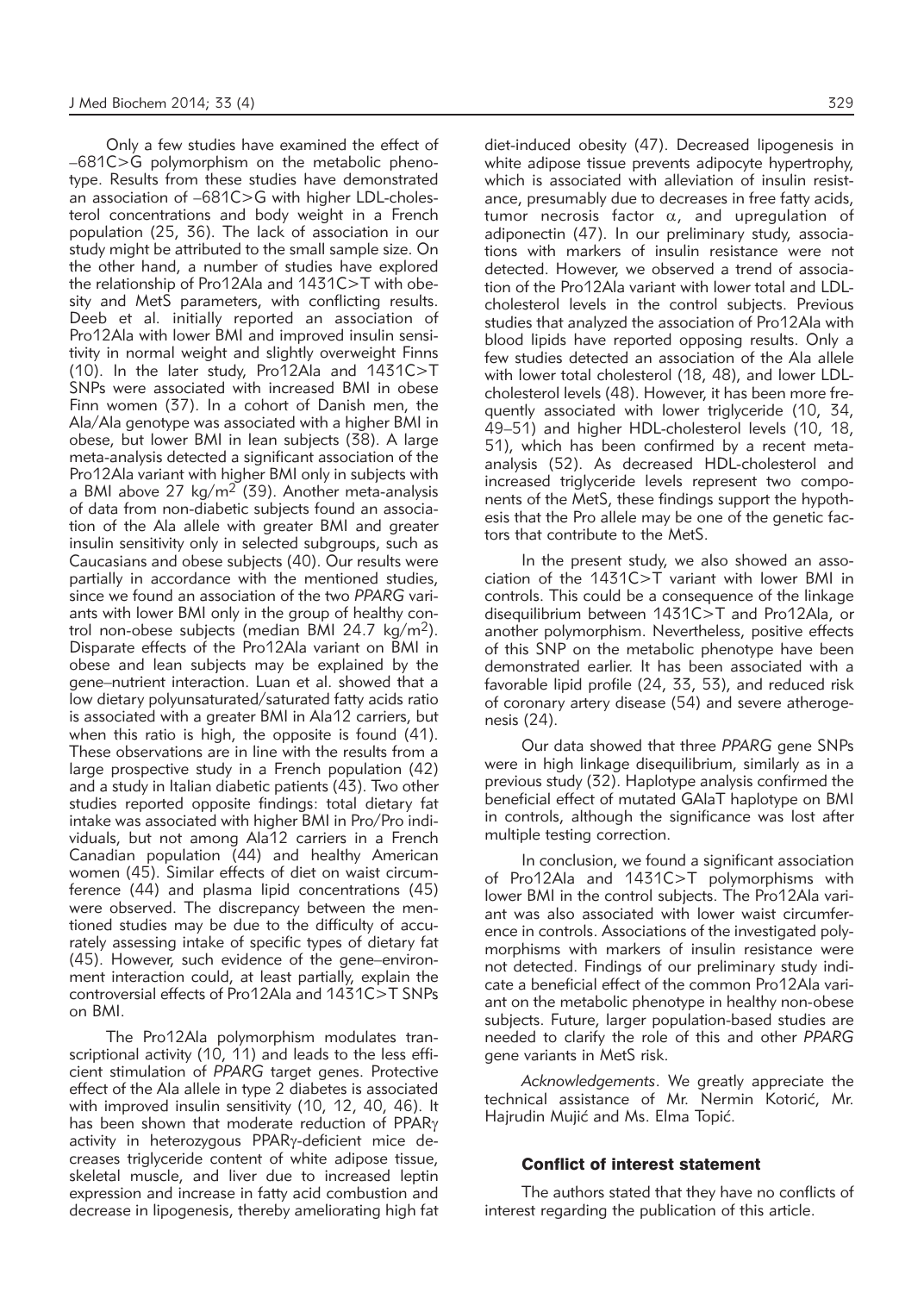#### **References**

- 1. Alberti KG, Eckel RH, Grundy SM, Zimmet PZ, Cleeman JI, Donato KA, et al. Harmonizing the metabolic syndrome: a joint interim statement of the International Diabetes Federation Task Force on Epidemiology and Prevention; National Heart, Lung, and Blood Institute; American Heart Association; World Heart Federation; International Atherosclerosis Society; and International Association for the Study of Obesity. Circulation 2009; 120: 1640–5.
- 2. Korita I, Bulo A, Langlois M, Blaton V. Inflammation markers in patients with cardiovasvular disease and metabolic syndrome. J Med Biochem 2013; 32: 214–19.
- 3. Gami AS, Witt BJ, Howard DE, Erwin PJ, Gami LA, Somers VK, et al. Metabolic syndrome and risk of incident cardiovascular events and death: a systematic review and meta-analysis of longitudinal studies. J Am Coll Cardiol 2007; 49: 403–14.
- 4. Gupta A, Gupta V. Metabolic syndrome: what are the risks for humans? Biosci Trends 2010; 4: 204–12.
- 5. Teran-Garcia M, Bouchard C. Genetics of the metabolic syndrome. Appl Physiol Nutr Metab 2007; 32: 89–114.
- 6. Semple RK, Chatterjee VK, O'Rahilly S. PPAR gamma and human metabolic disease. J Clin Invest 2006; 116: 581–9.
- 7. Barroso I, Gurnell M, Crowley VE, Agostini M, Schwabe JW, Soos MA, et al. Dominant negative mutations in human PPARgamma associated with severe insulin resistance, diabetes mellitus and hypertension. Nature 1999; 402: 880–3.
- 8. Ackert-Bicknell C, Rosen C. The Genetics of PPARG and the Skeleton. PPAR Res 2006; 2006: 93258.
- 9. Stumvoll M, Haring H. The peroxisome proliferator-activated receptor-gamma2 Pro12Ala polymorphism. Diabetes 2002; 51: 2341–7.
- 10. Deeb SS, Fajas L, Nemoto M, Pihlajamaki J, Mykkanen L, Kuusisto J, et al. A Pro12Ala substitution in PPARgamma2 associated with decreased receptor activity, lower body mass index and improved insulin sensitivity. Nat Genet 1998; 20: 284–7.
- 11. Masugi J, Tamori Y, Mori H, Koike T, Kasuga M. Inhibitory effect of a proline-to-alanine substitution at codon 12 of peroxisome proliferator-activated receptor-gamma 2 on thiazolidinedione-induced adipogenesis. Biochem Biophys Res Commun 2000; 268: 178–82.
- 12. Gouda HN, Sagoo GS, Harding AH, Yates J, Sandhu MS, Higgins JP. The association between the peroxisome proliferator-activated receptor-gamma2 (PPARG2) Pro12Ala gene variant and type 2 diabetes mellitus: a HuGE review and meta-analysis. Am J Epidemiol 2010; 171: 645–55.
- 13. Doney A, Fischer B, Frew D, Cumming A, Flavell DM, World M, et al. Haplotype analysis of the PPARgamma Pro12Ala and C1431T variants reveals opposing associations with body weight. BMC Genet 2002; 3: 21.
- 14. Doney AS, Fischer B, Cecil JE, Boylan K, McGuigan FE, Ralston SH, et al. Association of the Pro12Ala and C1431T variants of PPARG and their haplotypes with susceptibility to Type 2 diabetes. Diabetologia 2004; 47: 555–8.
- 15. Montagnana M, Fava C, Nilsson PM, Engstrom G, Hedblad B, Lippi G, et al. The Pro12Ala polymorphism of the PPARG gene is not associated with the metabolic syndrome in an urban population of middle-aged Swedish individuals. Diabet Med 2008; 25: 902–8.
- 16. Dongxia L, Qi H, Lisong L, Jincheng G. Association of peroxisome proliferator-activated receptor gamma gene Pro12Ala and C161T polymorphisms with metabolic syndrome. Circ J 2008; 72: 551–7.
- 17. Haseeb A, Iliyas M, Chakrabarti S, Farooqui AA, Naik SR, Ghosh S, et al. Single-nucleotide polymorphisms in peroxisome proliferator-activated receptor gamma and their association with plasma levels of resistin and the metabolic syndrome in a South Indian population. J Biosci 2009; 34: 405–14.
- 18. Yang LL, Hua Q, Liu RK, Yang Z. Association between two common polymorphisms of PPARgamma gene and metabolic syndrome families in a Chinese population. Arch Med Res 2009; 40: 89–96.
- 19. Milewicz A, Tworowska-Bardzinska U, Dunajska K, Jedrzejuk D, Lwow F. Relationship of PPARgamma2 polymorphism with obesity and metabolic syndrome in postmenopausal Polish women. Exp Clin Endocrinol Diabetes 2009; 117: 628–32.
- 20. Mirzaei H, Akrami SM, Golmohammadi T, Doosti M, Heshmat R, Nakhjavani M, et al. Polymorphism of Pro12Ala in the peroxisome proliferator-activated receptor gamma2 gene in Iranian diabetic and obese subjects. Metab Syndr Relat Disord 2009; 7: 453–8.
- 21. Tellechea ML, Aranguren F, Perez MS, Cerrone GE, Frechtel GD, Taverna MJ. Pro12Ala polymorphism of the peroxisome proliferator activated receptor-gamma gene is associated with metabolic syndrome and surrogate measures of insulin resistance in healthy men: interaction with smoking status. Circ J 2009; 73: 2118–24.
- 22. Bhagat N, Agrawal M, Luthra K, Vikram NK, Misra A, Gupta R. Evaluation of single nucleotide polymorphisms of Pro12Ala in peroxisome proliferator-activated receptor-gamma and Gly308Ala in tumor necrosis factoralpha genes in obese Asian Indians: a population-based study. Diabetes Metab Syndr Obes 2010; 3: 349–56.
- 23. Dragojević J, Mlinar B, Marc J. Association between Pro12Ala and His477His polymorphisms in PPARG gene and insulin resistance in patients with polycystic ovary syndrome. Biochemia Medica 2008; 18: 342–50.
- 24. Wan J, Xiong S, Chao S, Xiao J, Ma Y, Wang J, et al. PPARgamma gene C161T substitution alters lipid profile in Chinese patients with coronary artery disease and type 2 diabetes mellitus. Cardiovasc Diabetol 2010; 9: 13.
- 25. Meirhaeghe A, Fajas L, Gouilleux F, Cottel D, Helbecque N, Auwerx J, et al. A functional polymorphism in a STAT5B site of the human PPAR gamma 3 gene promoter affects height and lipid metabolism in a French population. Arterioscler Thromb Vasc Biol 2003; 23: 289–94.
- 26. WHO. Physical status: the use and interpretation of anthropometry. Report of a WHO Expert Committee. World Health Organ Tech Rep Ser 1995; 854: 1–452.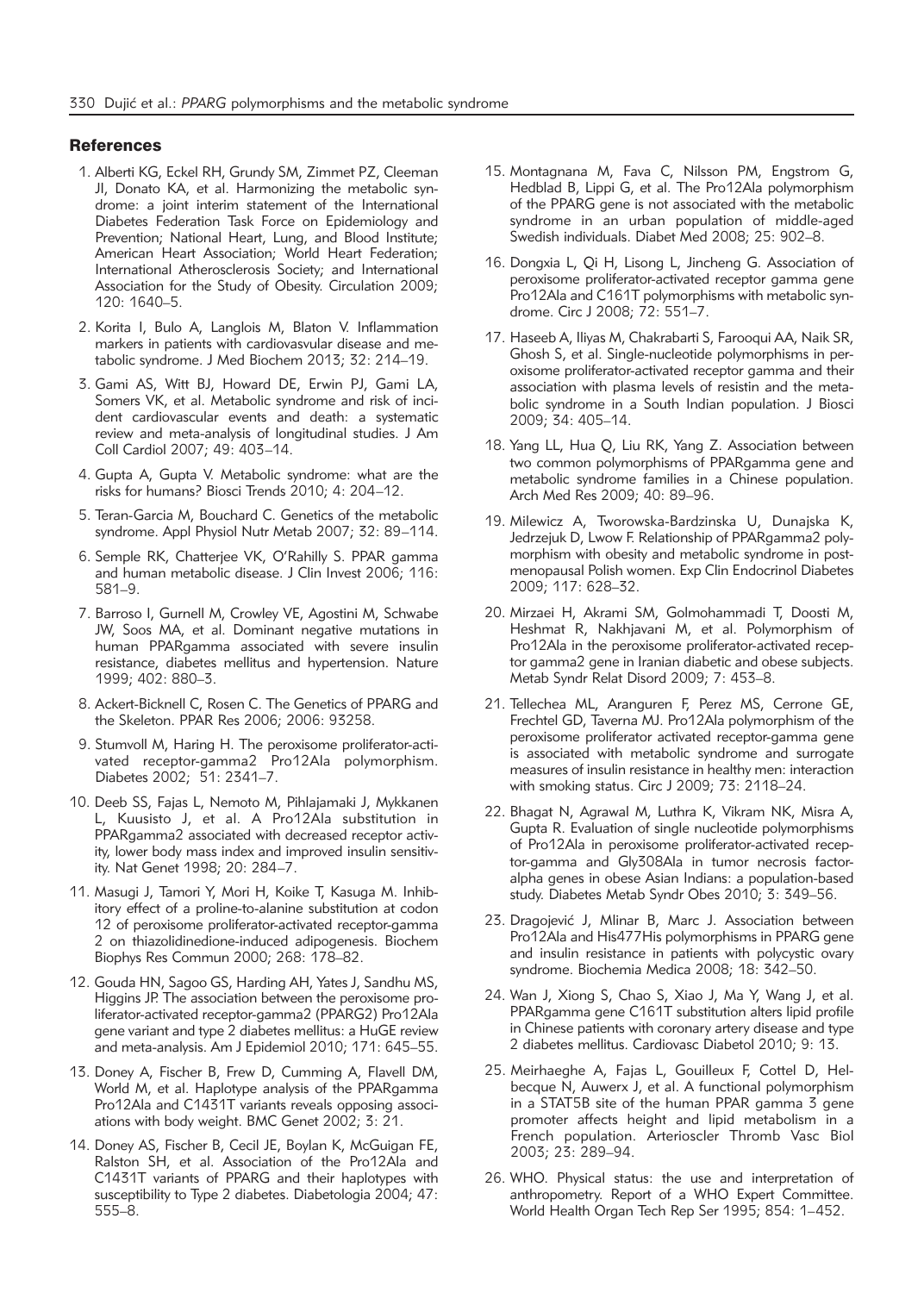- 27. Matthews DR, Hosker JP, Rudenski AS, Naylor BA, Treacher DF, Turner RC. Homeostasis model assessment: insulin resistance and beta-cell function from fasting plasma glucose and insulin concentrations in man. Diabetologia 1985; 28: 412–19.
- 28. Miller SA, Dykes DD, Polesky HF. A simple salting out procedure for extracting DNA from human nucleated cells. Nucleic Acids Res 1988; 16: 1215.
- 29. Petrović MG, Kunej T, Peterlin B, Dovc P, Petrović D. Gly482Ser polymorphism of the peroxisome proliferatoractivated receptor-gamma coactivator-1 gene might be a risk factor for diabetic retinopathy in Slovene population (Caucasians) with type 2 diabetes and the Pro12Ala polymorphism of the PPARgamma gene is not. Diabetes Metab Res Rev 2005; 21: 470–4.
- 30. Zhao JH. 2LD, GENECOUNTING and HAP: Computer programs for linkage disequilibrium analysis. Bioinformatics 2004; 20: 1325–6.
- 31. Stephens M, Smith NJ, Donnelly P. A new statistical method for haplotype reconstruction from population data. Am J Hum Genet 2001; 68: 978–89.
- 32. Meirhaeghe A, Cottel D, Amouyel P, Dallongeville J. Association between peroxisome proliferator-activated receptor gamma haplotypes and the metabolic syndrome in French men and women. Diabetes 2005; 54: 3043–8.
- 33. Rhee EJ, Oh KW, Lee WY, Kim SY, Oh ES, Baek KH, et al. Effects of two common polymorphisms of peroxisome proliferator-activated receptor-gamma gene on metabolic syndrome. Arch Med Res 2006; 37: 86–94.
- 34. Frederiksen L, Brodbaek K, Fenger M, Jorgensen T, Borch-Johnsen K, Madsbad S, et al. Comment: studies of the Pro12Ala polymorphism of the PPAR-gamma gene in the Danish MONICA cohort: homozygosity of the Ala allele confers a decreased risk of the insulin resistance syndrome. J Clin Endocrinol Metab 2002; 87: 3989–92.
- 35. Simundic AM. Methodological issues of genetic association studies. Clin Chem Lab Med 2010; 48 Suppl 1: S115–8.
- 36. Meirhaeghe A, Tanck MW, Fajas L, Janot C, Helbecque N, Cottel D, et al. Study of a new PPARgamma2 promoter polymorphism and haplotype analysis in a French population. Mol Genet Metab 2005; 85: 140–8.
- 37. Valve R, Sivenius K, Miettinen R, Pihlajamaki J, Rissanen A, Deeb SS, et al. Two polymorphisms in the peroxisome proliferator-activated receptor-gamma gene are associated with severe overweight among obese women. J Clin Endocrinol Metab 1999; 84: 3708–12.
- 38. Ek J, Urhammer SA, Sorensen TI, Andersen T, Auwerx J, Pedersen O. Homozygosity of the Pro12Ala variant of the peroxisome proliferation-activated receptor-gamma2 (PPAR-gamma2): divergent modulating effects on body mass index in obese and lean Caucasian men. Diabetologia 1999; 42: 892–5.
- 39. Masud S, Ye S. Effect of the peroxisome proliferator activated receptor-gamma gene Pro12Ala variant on body mass index: a meta-analysis. J Med Genet 2003; 40: 773–80.
- 40. Tonjes A, Scholz M, Loeffler M, Stumvoll M. Association of Pro12Ala polymorphism in peroxisome proliferatoractivated receptor gamma with Pre-diabetic phenotypes: meta-analysis of 57 studies on nondiabetic individuals. Diabetes Care 2006; 29: 2489–97.
- 41. Luan J, Browne PO, Harding AH, Halsall DJ, O'Rahilly S, Chatterjee VK, et al. Evidence for gene-nutrient interaction at the PPARgamma locus. Diabetes 2001; 50: 686–9.
- 42. Lamri A, Abi Khalil C, Jaziri R, Velho G, Lantieri O, Vol S, et al. Dietary fat intake and polymorphisms at the PPARG locus modulate BMI and type 2 diabetes risk in the D.E.S.I.R. prospective study. Int J Obes (Lond) 2011.
- 43. Vaccaro O, Lapice E, Monticelli A, Giacchetti M, Castaldo I, Galasso R, et al. Pro12Ala polymorphism of the PPARgamma2 locus modulates the relationship between energy intake and body weight in type 2 diabetic patients. Diabetes Care 2007; 30: 1156–61.
- 44. Robitaille J, Despres JP, Perusse L, Vohl MC. The PPARgamma P12A polymorphism modulates the relationship between dietary fat intake and components of the metabolic syndrome: results from the Quebec Family Study. Clin Genet 2003; 63: 109–16.
- 45. Memisoglu A, Hu FB, Hankinson SE, Manson JE, De Vivo I, Willett WC, et al. Interaction between a peroxisome proliferator-activated receptor gamma gene polymorphism and dietary fat intake in relation to body mass. Hum Mol Genet 2003; 12: 2923–9.
- 46. Ek J, Andersen G, Urhammer SA, Hansen L, Carstensen B, Borch-Johnsen K, et al. Studies of the Pro12Ala polymorphism of the peroxisome proliferator-activated receptor-gamma2 (PPAR-gamma2) gene in relation to insulin sensitivity among glucose tolerant Caucasians. Diabetologia 2001; 44: 1170–6.
- 47. Yamauchi T, Kamon J, Waki H, Murakami K, Motojima K, Komeda K, et al. The mechanisms by which both heterozygous peroxisome proliferator-activated receptor gamma (PPARgamma) deficiency and PPARgamma agonist improve insulin resistance. J Biol Chem 2001; 276: 41245–54.
- 48. Johansson LE, Danielsson P, Norgren S, Marcus C, Ridderstrale M. Interaction between PPARG Pro12Ala and ADIPOQ G276T concerning cholesterol levels in childhood obesity. Int J Pediatr Obes 2009; 4: 119–25.
- 49. Gonzalez Sanchez JL, Serrano Rios M, Fernandez Perez C, Laakso M, Martinez Larrad MT. Effect of the Pro12Ala polymorphism of the peroxisome proliferator-activated receptor gamma-2 gene on adiposity, insulin sensitivity and lipid profile in the Spanish population. Eur J Endocrinol 2002; 147: 495–501.
- 50. Chistiakov DA, Potapov VA, Khodirev DS, Shamkhalova MS, Shestakova MV, Nosikov VV. The PPARgamma Pro12Ala variant is associated with insulin sensitivity in Russian normoglycaemic and type 2 diabetic subjects. Diab Vasc Dis Res 2010; 7: 56–62.
- 51. Pihlajamaki J, Miettinen R, Valve R, Karjalainen L, Mykkanen L, Kuusisto J, et al. The Pro12A1a substitution in the peroxisome proliferator activated receptor gamma 2 is associated with an insulin-sensitive phenotype in families with familial combined hyperlipidemia and in